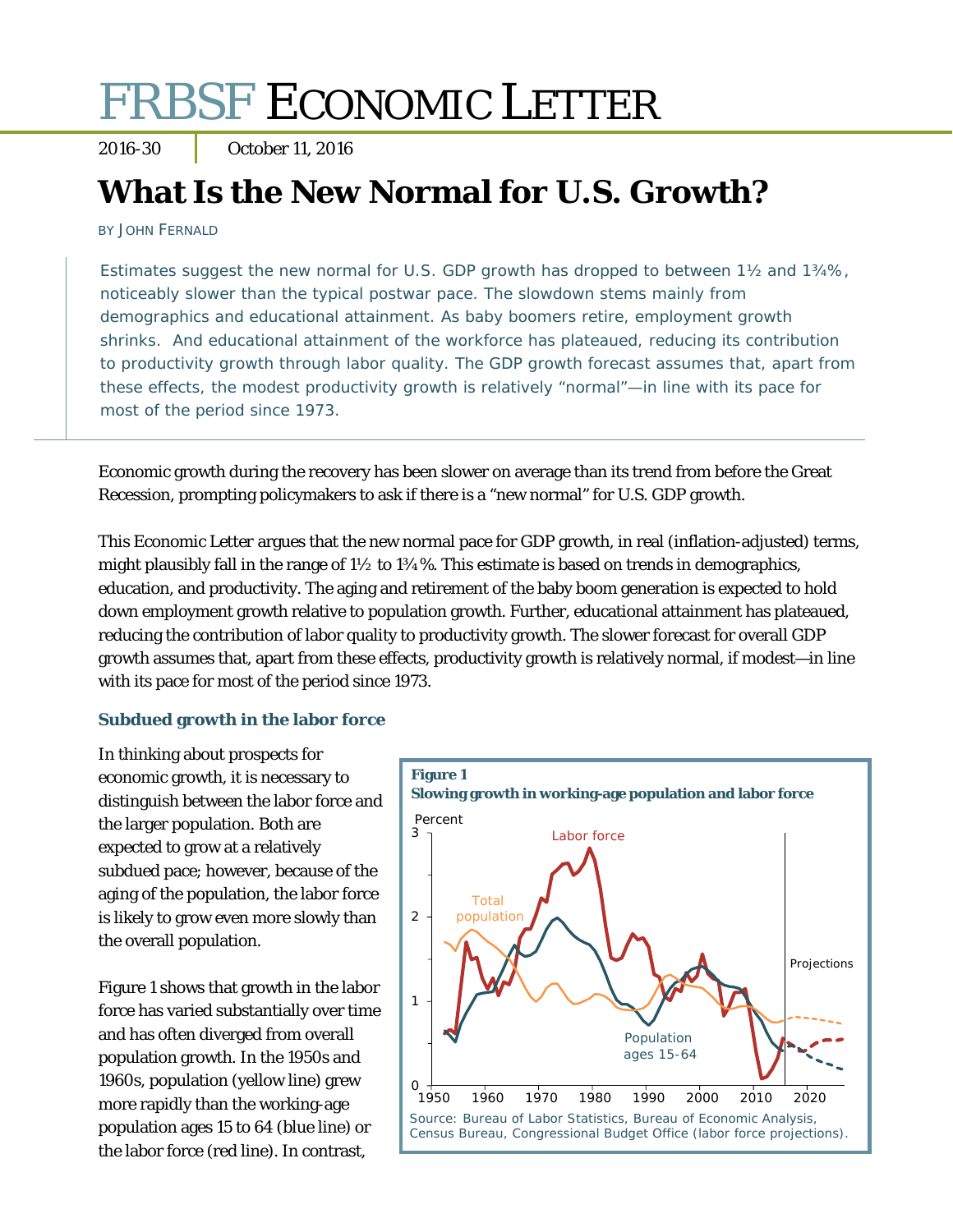in the 1970s and 1980s, the labor force grew much more rapidly than the population as the baby boom generation reached working age and as female labor force participation rose. Those drivers of labor force growth largely subsided by the early 1990s. Since then, the labor force, working-age population, and overall population have all seen slower growth rates. Labor force participation fell sharply during the Great Recession, which held down labor force growth. But labor force growth has since rebounded to roughly the pace of the working-age population.

Future labor force growth is likely to remain low for a couple of reasons. First, as shown in Figure 1, the population is now growing relatively slowly, and census projections expect that slow pace to continue. Second, these projections also suggest the working-age population will grow more slowly than the overall population, reflecting the aging of baby boomers. Of course, some of those older individuals will continue to work. Hence, the Congressional Budget Office (CBO) projects the labor force will grow about ½% per year (red dashed line) over the next decade—a little faster than the working-age population, but substantially slower than in the second half of the 20th century. I use their estimate as a basis for my assumption that hours worked will also grow at about ½% per year so that hours per worker do not change much.

## **Recent slow growth for productivity**

Figure 2 shows growth in GDP per hour since 1947 broken into periods to reflect variation in productivity growth. This measure of productivity growth was very fast from 1947 to 1973 but much slower from 1973 to 1995. It returned to a fast pace from 1995 to 2004, but has slowed again since 2004. During the fastgrowth periods, productivity growth averaged  $2\frac{1}{2}$  to  $2\frac{3}{4}\%$ . During the slower periods, growth was only 1 to 1¼% and dropped dramatically lower in 2010–2015 (Fernald 2016 discusses this period).

Figure 2 is consistent with the view that the history of productivity growth has shifted between normal periods and exceptional ones (Gordon 2016, Fernald 2015, and David and Wright 2003). Unusually influential innovations—such as the steam engine, electric dynamo, internal combustion engine, and microprocessor—typically lead to a host of complementary innovations that boost productivity growth broadly for a time.

For example, productivity growth was exceptional before 1973, reflecting gains associated with such developments as electricity, the telephone, the internal combustion engine, and the Interstate Highway System (Fernald 1999). Those exceptional gains ran their course by the early 1970s, and productivity growth receded to a normal, modest pace.

Starting around 1995, productivity growth was again exceptional for eight or nine years. Considerable research highlighted how businesses throughout

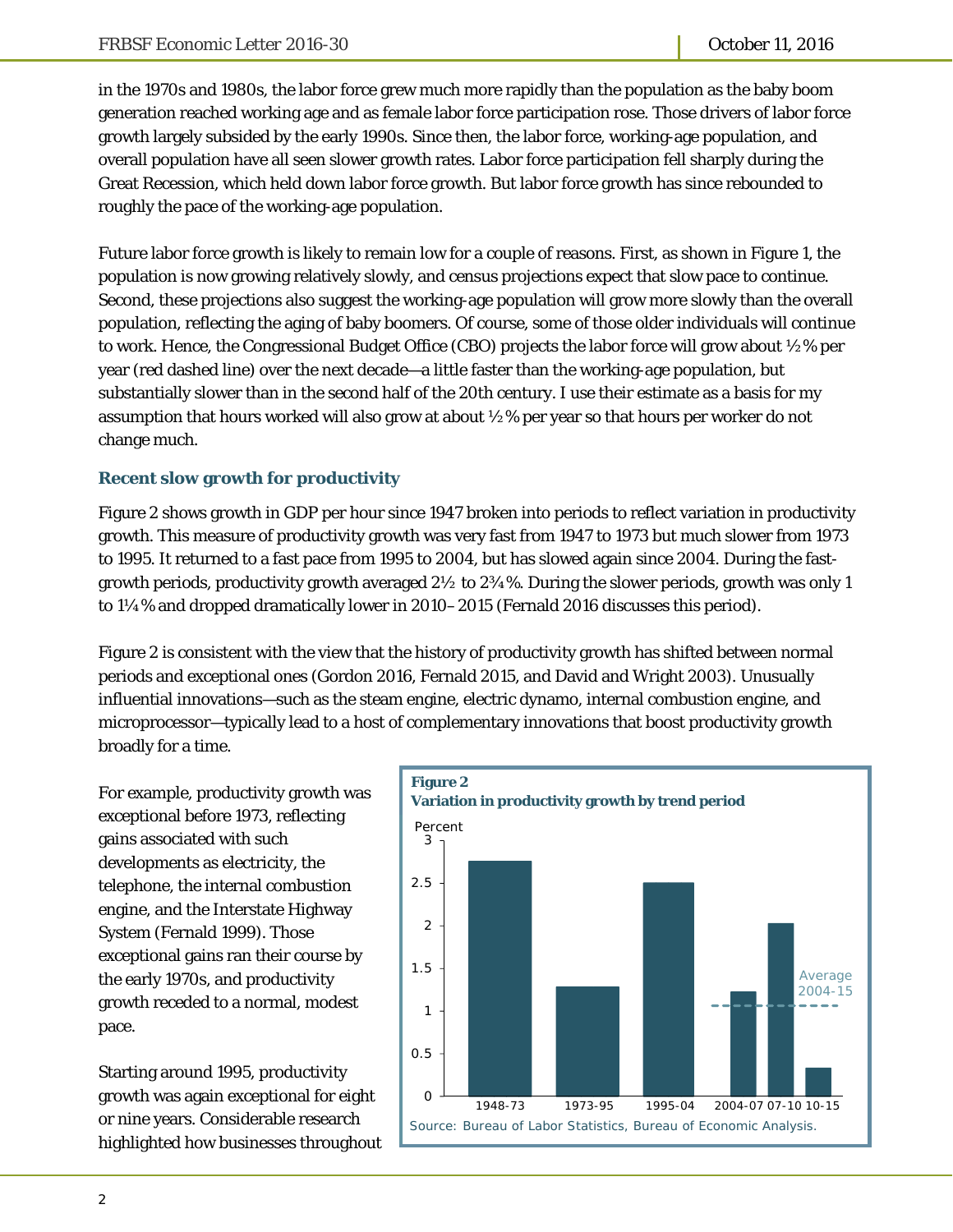the economy used information technology (IT) to transform what and how they produced. After 2004, the low-hanging fruit of IT had been plucked. Productivity growth returned to a more normal, modest, and incremental pace—similar to that in 1973–95.

## **The past and future of GDP growth**

GDP growth is the sum of growth in worker hours and GDP per hour. The blue line in Figure 3 shows how GDP growth fluctuated for each period mentioned in Figure 2. Before 2005, GDP growth since World War II was typically 3 to 4%. The dashed lines in Figure 3 show two projections for future GDP. The higher

estimate assumes productivity growth will return to its 1973–95 pace in the long run, while hours grow at the ½% per year pace projected by the CBO. In this scenario, GDP growth would average about 1¾%.

But productivity growth could easily be lower than in the 1973–95 period for two main reasons. First, productivity has grown a little more slowly from 2004–15 than in the 1973–95 period and much more slowly since 2010 (Figure 2). Second, and perhaps more importantly, future educational attainment will add less to productivity growth. In recent decades, educational attainment of younger individuals has plateaued. This reduces productivity



growth via increases in labor quality, which measures the combined contribution of education and experience. Labor quality has added about 0.4 percentage point to annual productivity growth since 1973. However, by early next decade, labor quality will contribute only about 0.10 to 0.20 percentage point to annual productivity growth (Bosler et al. 2016).

On its own, then, reduced labor quality growth suggests marking down productivity and GDP projections by at least two-tenths of a percentage point and possibly more. The lower dashed line in Figure 3 shows future GDP growth assuming that productivity growth *net* of labor quality grows at its 1973–95 pace, while labor quality grows at the slower pace of 0.2%. By this projection, GDP growth per hour would be only a little above 1½%.

At first glance, a pace of  $1\frac{1}{2}$  to  $1\frac{3}{4}\%$  seems very low relative to history. But the main reason for the slow pace is demographics—growth in the 1973–95 period would have been equally slow had hours growth been only ½% per year. The red line shows how fast GDP would have grown in that scenario, holding productivity growth at its actual historical pace by period but using the slower pace of growth for hours that the CBO expects in the future. For example, in th1973–95 period, GDP grew at nearly a 3% pace. But if hours had grown only  $\frac{1}{2}$ % per year, then GDP growth would have been about 1 $\frac{3}{4}$ %.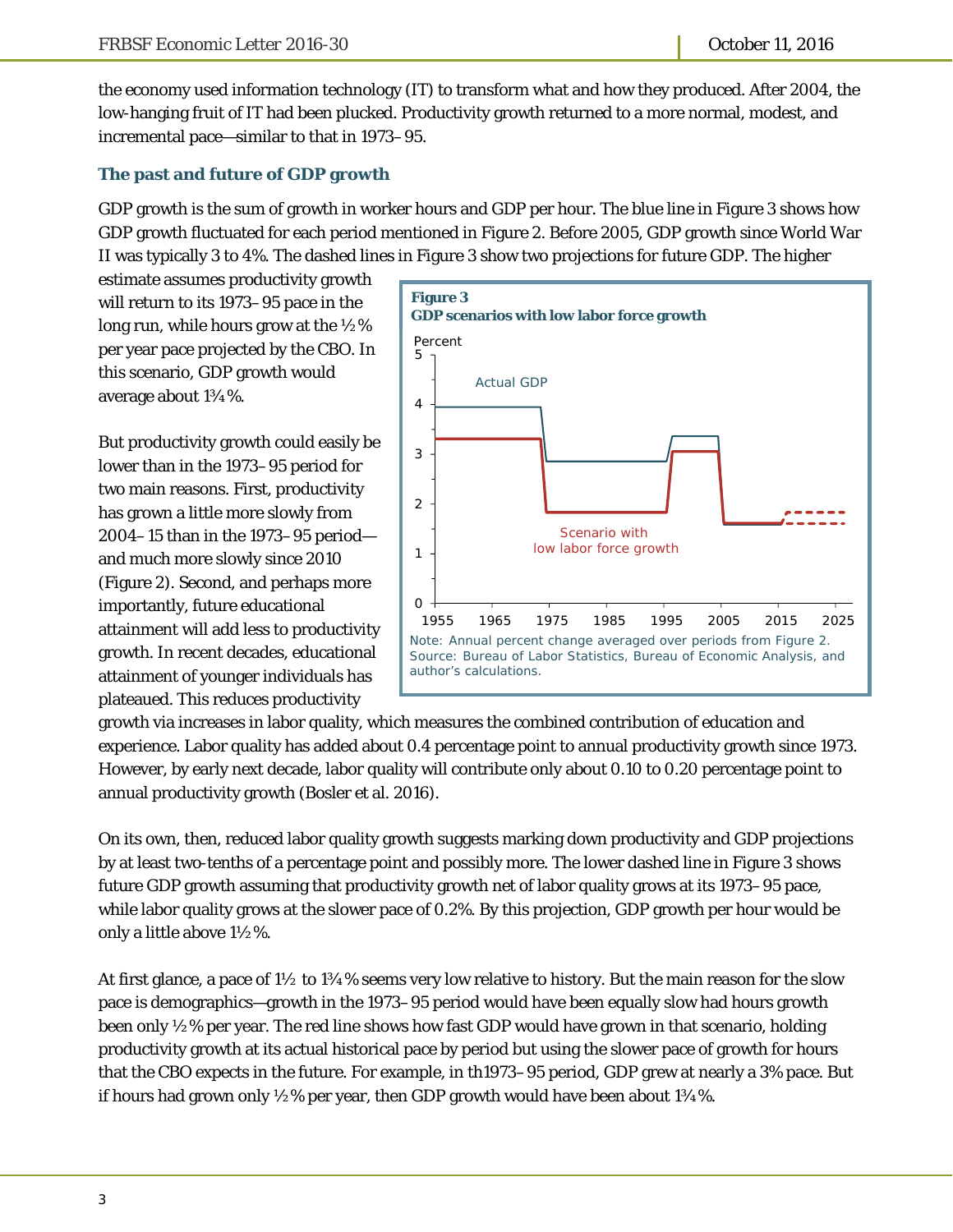The major source of uncertainty about the future concerns productivity growth rather than demographics. Historically, changes in trend productivity growth have been unpredictable and large. Looking ahead, another wave of the IT revolution from machine learning and robots could boost productivity growth. Or, as Fernald and Jones (2014) suggest, the rise of China, India, and other countries as centers of frontier research might lead to more innovation. In such a case, as Fernald (2016) discusses, the forecast here could reflect an extended pause before the next wave of transformative productivity growth. But, until such a development occurs, the most likely outcome is a continuation of slow productivity growth.

#### **Conclusions**

Once the economy recovers fully from the Great Recession, GDP growth is likely to be well below historical norms, plausibly in the range of 1½ to 1¾% per year. The preferred point estimate in Fernald (2016), who examines these issues in even more detail, is for 1.6% GDP growth. This forecast is consistent with productivity growth net of labor quality returning over the coming decade to its average pace from 1973–95, which is a bit faster than its pace since 2004. In the past we have seen long periods with comparably modest productivity growth. But we have not experienced such modest productivity growth combined with the types of changes in demographics and labor quality that researchers are expecting.

This slower pace of growth has numerous implications. For workers, it means slow growth in average wages and living standards. For businesses, it implies relatively modest growth in sales. For policymakers, it suggests a low "speed limit" for the economy and relatively modest growth in tax revenue. It also suggests a lower equilibrium or neutral rate of interest (Williams 2016).

Boosting productivity growth above this modest pace will depend primarily on whether the private sector can find new and improved ways of doing business. Still, policy changes may help. For example, policies to improve education and lifelong learning can help raise labor quality and, thereby, labor productivity. Improving infrastructure can complement private activities. Finally, providing more public funding for research and development can make new innovations more likely in the future (Jones and Williams, 1998).

*[John Fernald is](http://www.frbsf.org/economic-research/economists/john-fernald/) a senior research advisor in the Economic Research Department of the Federal Reserve Bank of San Francisco.* 

#### **References**

- Bosler, Canyon, Mary C. Daly, John G. Fernald, and Bart Hobijn. 2016. "The Outlook for U.S. Labor-Quality Growth." FRB San Francisco Working Paper 2016-14. http://www.frbsf.org/economic-research/publications/workingpapers/wp2016-14.pdf
- David, Paul, and Gavin Wright. 2003. "General Purpose Technologies and Productivity Surges: Historical Reflections on the Future of the ICT Revolution." In *The Economic Future in Historical Perspective*, eds. Paul A. David and Mark Thomas. Oxford: Oxford University Press.
- Fernald, John G. 1999. "Roads to Prosperity? Assessing the Link between Public Capital and Productivity." *American Economic Review* 89(3), pp. 619–638.
- Fernald, John G. 2016. "Reassessing Longer-Run U.S. Growth: How Low?" FRB San Francisco Working Paper 2016- 18. http://www.frbsf.org/economic-research/publications/working-papers/wp2016-18.pdf
- Fernald, John G., and Charles I. Jones. 2014. "The Future of U.S. Economic Growth." *American Economic Review Papers and Proceedings* 104(5, May), pp. 44–49.
- Gordon, Robert. 2016. *The Rise and Fall of American Growth: The U.S. Standard of Living since the Civil War*. Princeton, NJ: Princeton University Press.